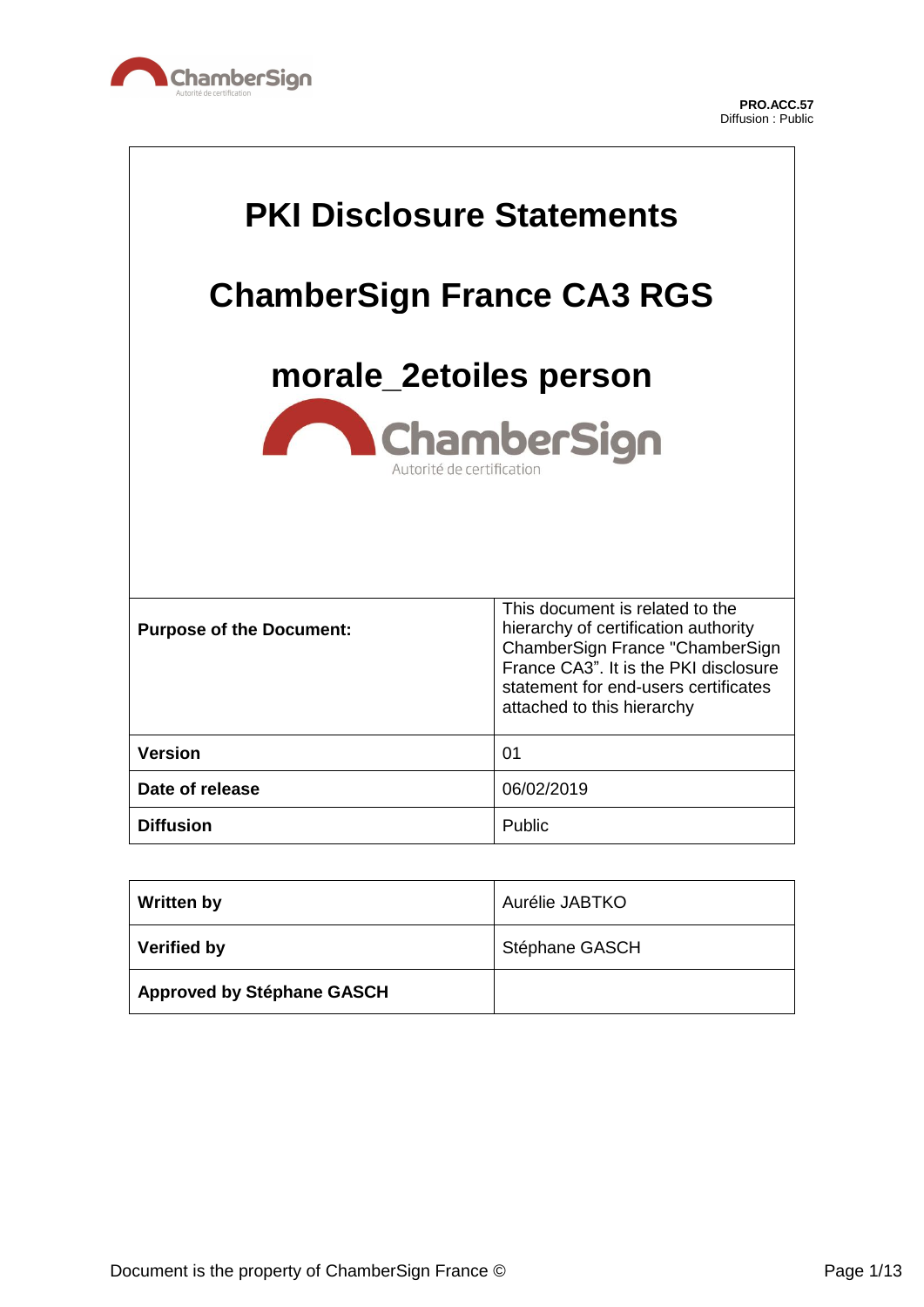

| <b>Record of versions</b> |                          |  |
|---------------------------|--------------------------|--|
| Version                   | Nature of the evolutions |  |
| 01                        | Creation                 |  |
|                           |                          |  |
|                           |                          |  |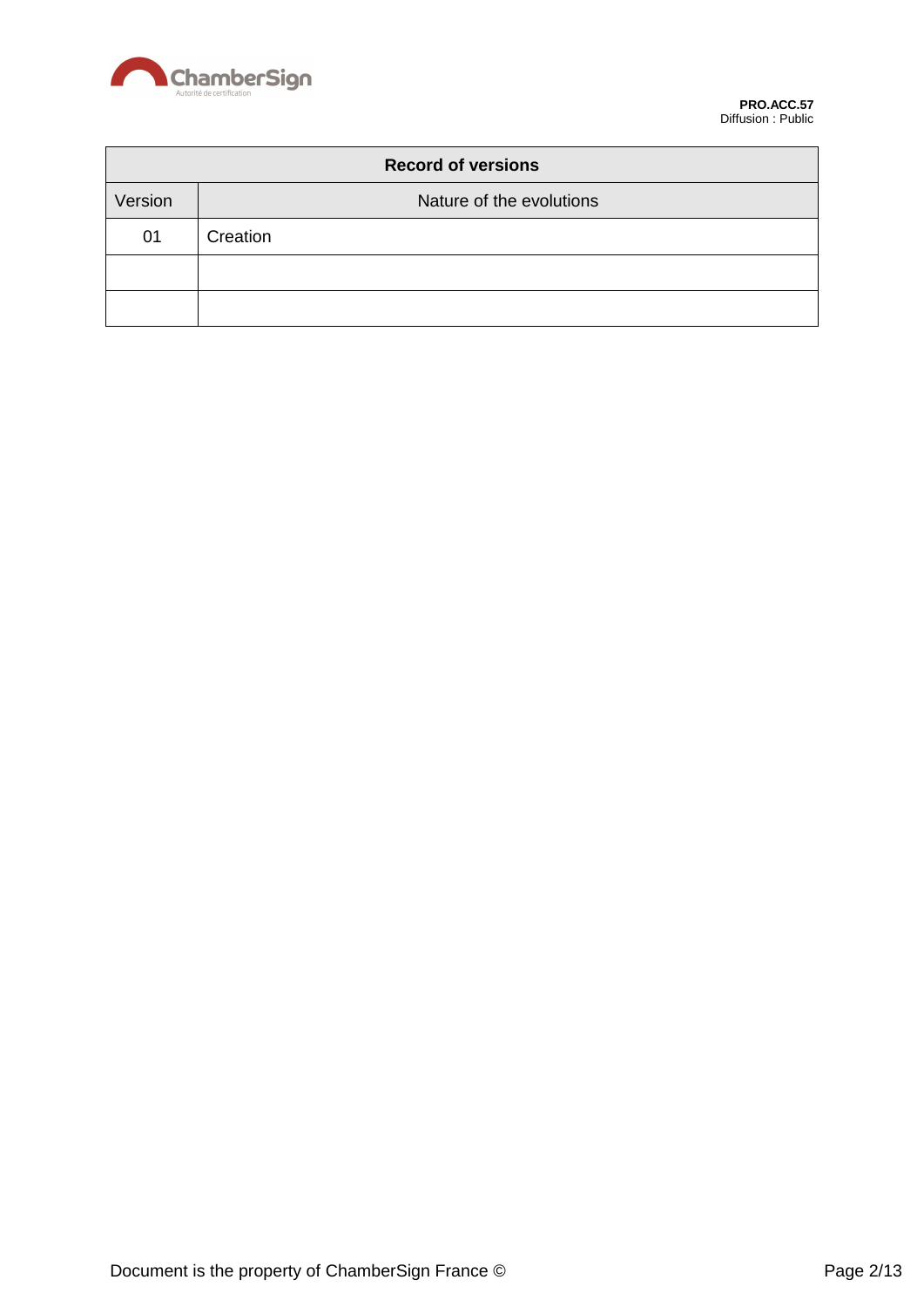

#### **Warning**

This document is protected by the French Code of Intellectual Property of 1<sup>st</sup> July 1992, including those relating to literary and artistic property and copyrights, as well as all applicable international conventions. These rights are the exclusive property of **ChamberSign France**. The reproduction, representation (including the publication and distribution), in whole or in part, by any means (including electronic, mechanical, optical, photocopying, computer), not previously authorized in writing by **ChamberSign France** or assigns, is strictly prohibited.

Rightly, according to the article L.122-4 of the Intellectual Property Code "Any representation or reproduction in whole or in part without the consent of the author or his successors in title or in title is unlawful".

Exceptionally, the Code of the Intellectual Property authorizes, according to the article L.122- 5 of the Code, on the one hand, that Copies or reproductions strictly reserved for the private use of the copier and not intended for collective use"; on the other hand, that analyzes and short quotes for the purpose of example and illustration.

This representation or reproduction, by any means whatsoever, constitutes an infringement punishable by articles L. including 335-2 of the Intellectual Property Code.

This document, property of **ChamberSign France**, may be granted by licensing all private or public entities who wish to use as part of their certification services.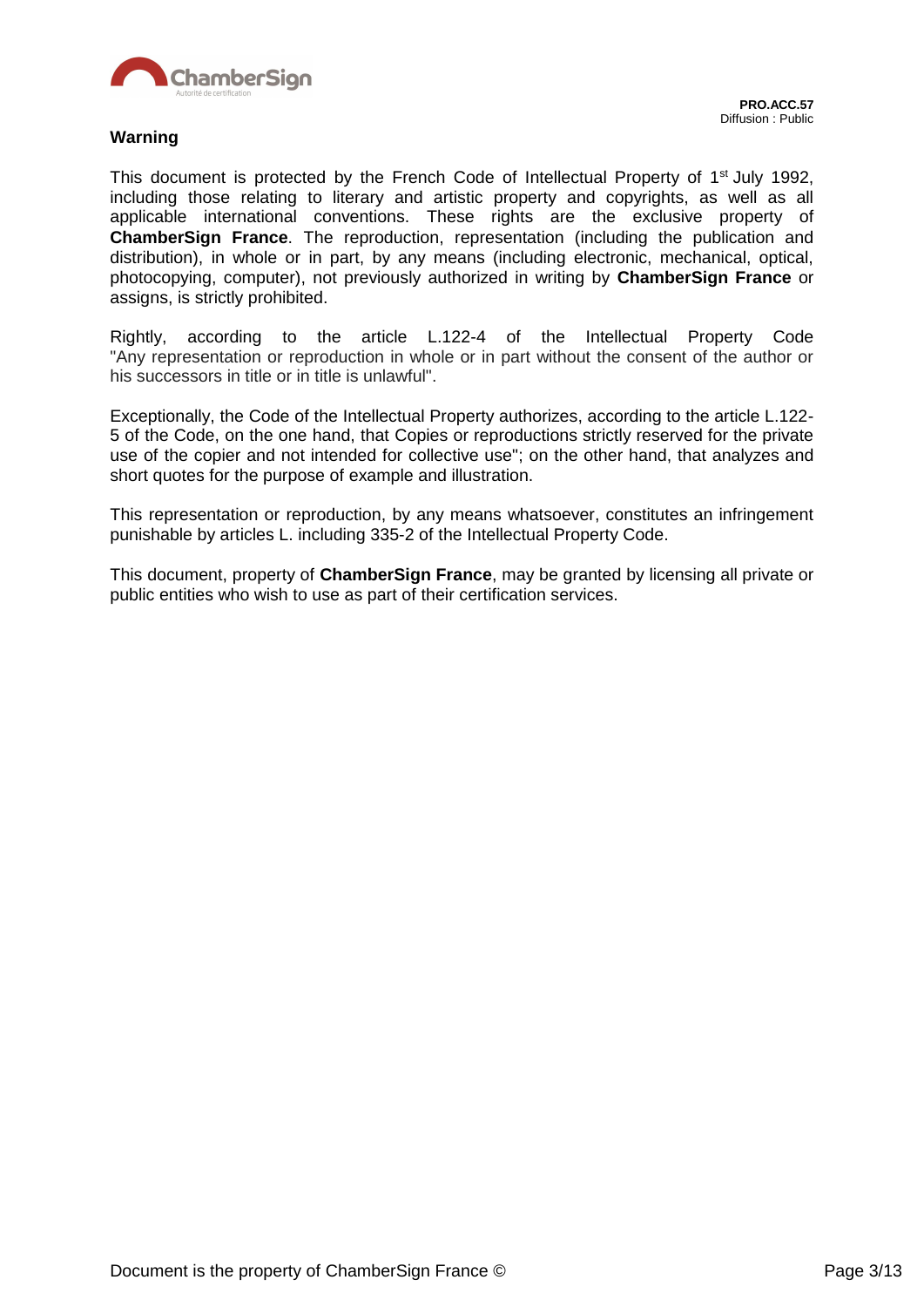

| <b>Statement types</b>                                | <b>Statement descriptions</b>                                                                                                                                                                                                                                                                                                                                                                                                                                                                                                                                                                                                                                                                                                                                                                 |  |
|-------------------------------------------------------|-----------------------------------------------------------------------------------------------------------------------------------------------------------------------------------------------------------------------------------------------------------------------------------------------------------------------------------------------------------------------------------------------------------------------------------------------------------------------------------------------------------------------------------------------------------------------------------------------------------------------------------------------------------------------------------------------------------------------------------------------------------------------------------------------|--|
| TSP contact info:                                     | Any questions or comments about these CPS can be sent by email to the following address:<br>qualite@chambersign.fr                                                                                                                                                                                                                                                                                                                                                                                                                                                                                                                                                                                                                                                                            |  |
| Certificate type, validation<br>procedures and usage: | Cryptographic media's subjects are qualified by ANSSI to the level required by the RGS. Key pairs of subject are<br>not escrowed or backuped. Cryptographic media wich contain the keys pairs are activated only after entering an<br>activation code (PIN code) fully controlled by the person in charge of certificates and must be keeping secret. The<br>activation data correspond to PINs cryptographic materials, which are customized by the person in charge of<br>certificates when they customize their media which must not communicate to anyone. The various components of<br>the PKI are not aware of this code at any moment.                                                                                                                                                 |  |
|                                                       | Usage is signing on behalf of a legal entity or application. The seal helps to attest to the identity of the legal entity<br>to which the certificate was issued. It also ensures the integrity of data which are signed by the stamp.<br>Moreover, ChamberSign France may be forced to issue test certificates. These test certificates are identified as<br>such in their DN by the explicit mention TEST. They are covered by any warranty by ChamberSign France and<br>they must never be used for purposes other than for testing purposes. In the late stages of testing, these<br>certificates are revoked.                                                                                                                                                                            |  |
|                                                       | Certificates issued in accordance to these Terms of service contain the following OID: 1.2.250.1.96.1.8.1.8                                                                                                                                                                                                                                                                                                                                                                                                                                                                                                                                                                                                                                                                                   |  |
|                                                       | The certificates identify the following fields for legal persons:                                                                                                                                                                                                                                                                                                                                                                                                                                                                                                                                                                                                                                                                                                                             |  |
|                                                       | field Description<br>DN encoded in UTF8String<br>countryName ISO code on 2 letters (see ISO3166-1) of the country of the competent authority with which the<br>entity is officially registered (commercial court, ministry, etc.)<br>organizationName official name of the entity (corporate name of the registered office)<br>organizationalUnitName national identifier of the structure among:<br>• For entities based in mainland France and overseas territories: 0002 << N ° SIRET on 14 characters >><br>• For entities based in New Caledonia: S540 << N $\degree$ RIDET on 9 characters maximum >><br>• For other entities based in a country of the European Community: S << 3-digit country ISO3166-1 code >> <<<br>14-digit EU VAT number >><br>The field can be iterated 3 times |  |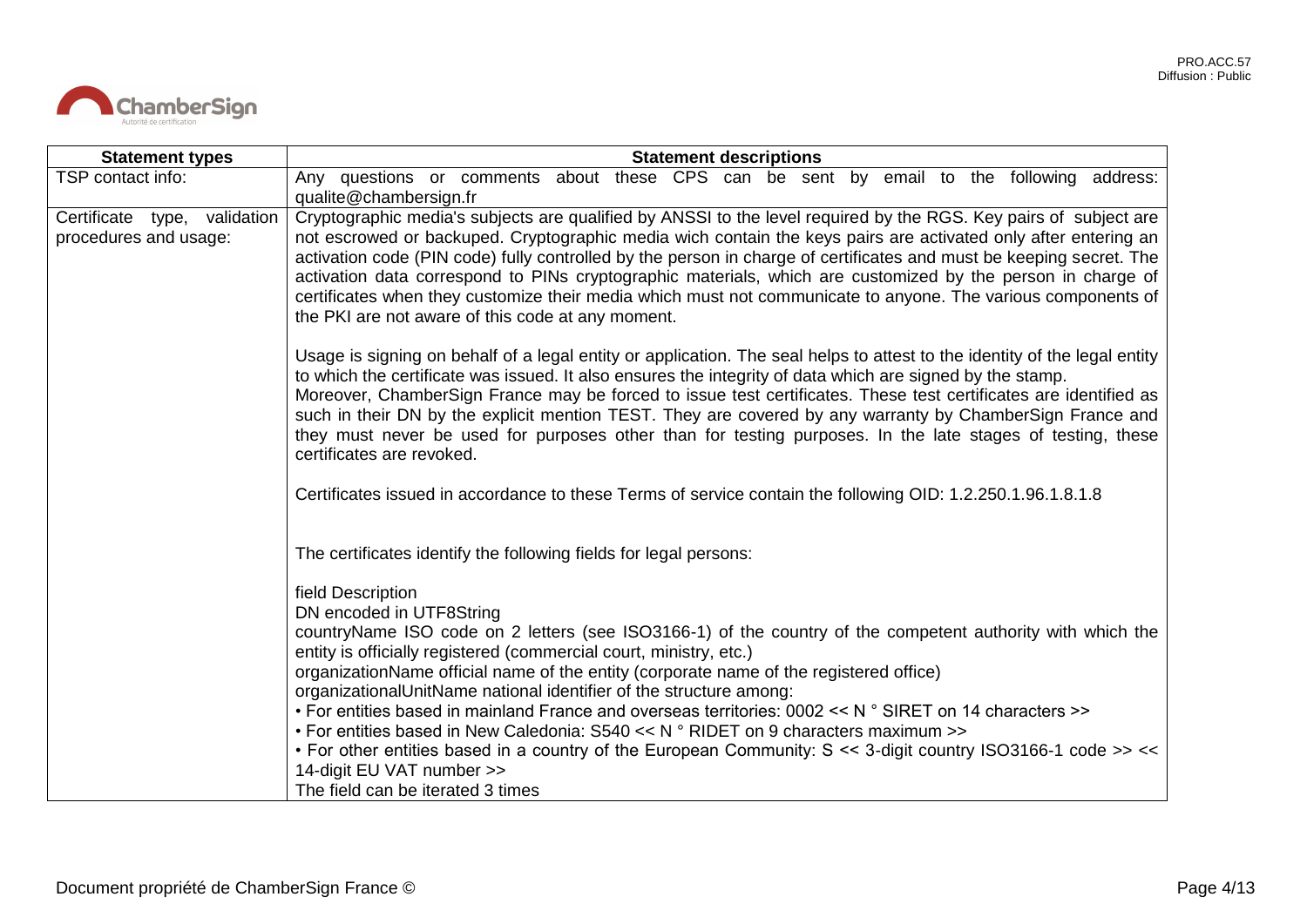

| organizationIdentifier The official registration number of the service provider in accordance with [EN_319_412-1]<br>clause 5.1.4. In France, this registration number may also consist of the prefix "SI: FR-" followed by the number<br><b>SIREN or SIRET</b>                                                                                                                                                                                                                                                                                 |
|-------------------------------------------------------------------------------------------------------------------------------------------------------------------------------------------------------------------------------------------------------------------------------------------------------------------------------------------------------------------------------------------------------------------------------------------------------------------------------------------------------------------------------------------------|
| Identifier of the entity with which the subject is linked                                                                                                                                                                                                                                                                                                                                                                                                                                                                                       |
| VAT <country code=""> - <intracommunity number="" vat=""></intracommunity></country>                                                                                                                                                                                                                                                                                                                                                                                                                                                            |
| • NTR <country code=""> - <siren number=""><br/>locality city where the subject's establishment is located</siren></country>                                                                                                                                                                                                                                                                                                                                                                                                                    |
| service's commonName FQDN or stamp name                                                                                                                                                                                                                                                                                                                                                                                                                                                                                                         |
| serialNumber 4-digit sequential number to process homonymy cases                                                                                                                                                                                                                                                                                                                                                                                                                                                                                |
| By default, the value of this attribute is "0001". If a subject with all other attributes of the DN are identical                                                                                                                                                                                                                                                                                                                                                                                                                               |
| (countryName, organizationName, organizationIdentifier, organizationalUnitName, and commonName) has<br>already been registered, the value of the serialNumber attribute for the new subject changes to "0002" and so on.                                                                                                                                                                                                                                                                                                                        |
| Certificate request files, containing the key pair to be certified, are sealed using the corresponding key pair.                                                                                                                                                                                                                                                                                                                                                                                                                                |
| Information regarding the structure on which the subject is attached are subject to verification upon registration<br>(existence, validity, ).                                                                                                                                                                                                                                                                                                                                                                                                  |
| The identity of the subject or person in charge of certicate is verified through verification of official identity<br>documents during a face-to-face.                                                                                                                                                                                                                                                                                                                                                                                          |
| Following validation of the certificate request file by the PKI registration function, the process consists to give by<br>hand a wide cryptographic media to the subject or the person in charge of the certificate, uniquely identified and<br>linked to the subject, which will be customized under the control of subject: personalization of the activation code<br>(PIN code), generating the key pair in the subject, sending the key pair to the certificate generation function,<br>downloading the generated certificate on the media. |
| The certificate is accepted explicitely by the subject or person in charge of certificates at the delivery time.<br>The subject or the person in charge of certificates accepted his certificate by signing with his new certificate an<br>acceptance form online.                                                                                                                                                                                                                                                                              |
| The first renewal, if authorized by the regulations at the time of expiry date of the certificate to be renewed, can<br>be performed online if it takes place before the expiry date of the corresponding certificate. The subject or the<br>person in charge of certificates confirms that information related to certificate renewal is always accurate. The                                                                                                                                                                                  |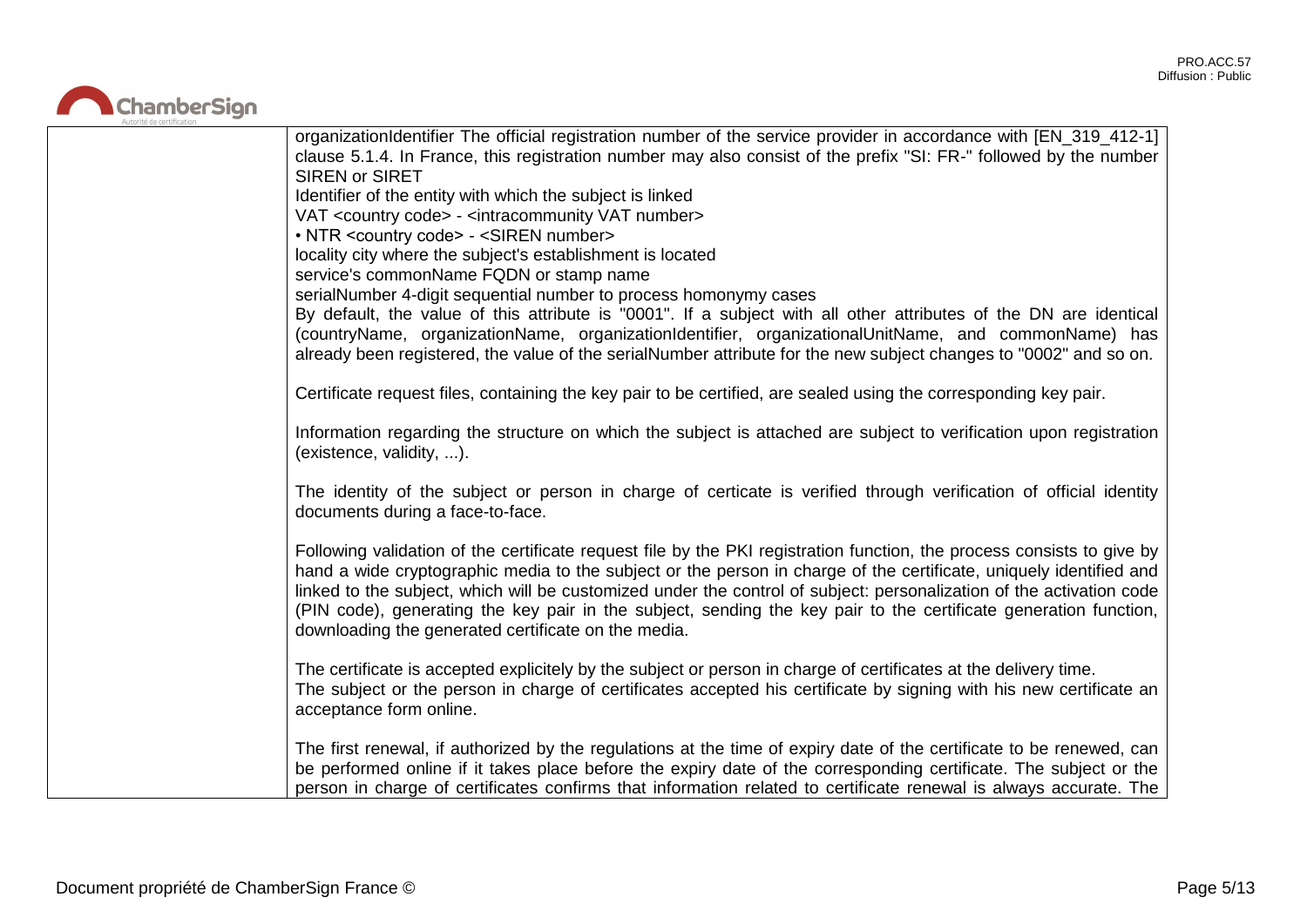

| next renewal is carried out following the initial registration procedure. The renewal after revocation is carried out<br>according to the initial registration procedure.                                                                                                                                                                                     |
|---------------------------------------------------------------------------------------------------------------------------------------------------------------------------------------------------------------------------------------------------------------------------------------------------------------------------------------------------------------|
| The main cause for the issuance of a new certificate and the corresponding key pair is the end of validity of the<br>certificate. The validity period of certificates provided by ChamberSign France is three (3) years. The key pairs<br>must be effectively periodically renewed to minimize the risk of cryptographic attack.                              |
| A renewal can also be made in advance, following a declared event or incident by the subject or the person in<br>charge of certificates, the most frequent being the loss, theft or malfunction of cryptographic media. In this case<br>the renewal is, for the subject or the person in charge of certificates, to redo an initial application.              |
| A modification of the information contained in the certificate also involves the issuance of a new certificate (with<br>renewal of the key pair).                                                                                                                                                                                                             |
| Dans tous ces cas la délivrance d'un nouveau certificat est réalisée de manière identique au processus de<br>délivrance initiale. Seule la phase d'enregistrement peut différer pour un renouvellement. Par exemple seuls<br>quelques documents peuvent ne pas être demandé (acte de nomination du RL notamment).                                             |
| Any revocation request is subject to an applicant authentication and verification of his authority.                                                                                                                                                                                                                                                           |
| There can be no certificate suspension. Only the final certificate revocation can be performed. ChamberSign<br>France ensures the availability of the revocation status at any time and beyond the certificate validity period by<br>implementing the following measures:<br>. Publication without a time limit of revoked certificates in the CRL published. |
| The following circumstances may cause the revocation of a certificate:                                                                                                                                                                                                                                                                                        |
| • the certificate key pair is lost, stolen, unusable (malfunction of support), compromised or suspected compromise<br>(application for the license manager itself);                                                                                                                                                                                           |
| information or attributes of the subject contained in the certificate is no longer valid or no more consistent with<br>the intended use of the certificate, this before the normal expiry of the certificate;                                                                                                                                                 |
| • cryptographic algorithms used are obsolete and are no longer considered safe;                                                                                                                                                                                                                                                                               |
| • it has been shown that the person in charge of certificate has not complied with the applicable terms of use of<br>the certificate;                                                                                                                                                                                                                         |
| • the CA certificate is revoked (which results in the revocation of certificates signed by the corresponding key                                                                                                                                                                                                                                              |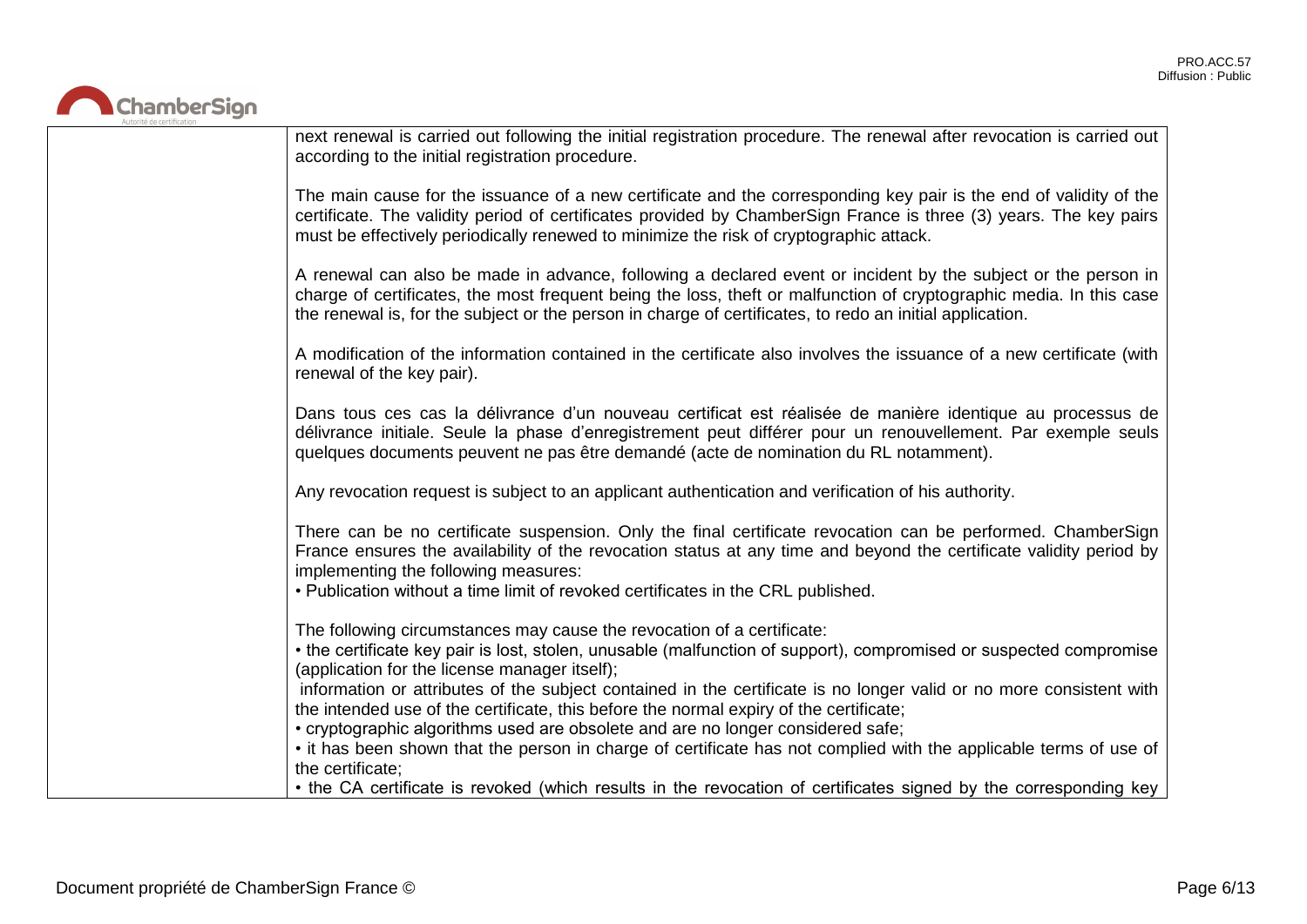

|                             | pair);                                                                                                                                                                                                                                                                                                                                                                                                                                                                                                                                                                                                                                                                                |
|-----------------------------|---------------------------------------------------------------------------------------------------------------------------------------------------------------------------------------------------------------------------------------------------------------------------------------------------------------------------------------------------------------------------------------------------------------------------------------------------------------------------------------------------------------------------------------------------------------------------------------------------------------------------------------------------------------------------------------|
|                             | Revocation requests are processed within 24 hours after receiving the request, 7 days / 7 (weekends and<br>holidays included if the revocation is processed by the subject, the person in charge of certificates or natural<br>person mandated to represent the subject), excluding consecutive revocations to requests for modification of the<br>subject data.<br>The revocation management function is available round the clock, 7 days a week. The maximum duration of<br>downtime per interruption (failure or maintenance) of the revocation management function is 2 hours. The<br>maximum total duration of downtime per month of revocation management function is 8 hours. |
| Reliance limits :           | The Client agrees that ChamberSign France retains documents for proof of identification control of the subject for<br>the periods provided in the Certificate Policy and the documents relating to the conclusion of this contract.                                                                                                                                                                                                                                                                                                                                                                                                                                                   |
|                             | The event logs are kept on site for a period of one (1) month.                                                                                                                                                                                                                                                                                                                                                                                                                                                                                                                                                                                                                        |
|                             | After their generation, they are archived and kept for seven (7) years.                                                                                                                                                                                                                                                                                                                                                                                                                                                                                                                                                                                                               |
|                             | The original registration files are archived with archivers third party for a period of eleven (11) years from the<br>issuance of the certificate.                                                                                                                                                                                                                                                                                                                                                                                                                                                                                                                                    |
|                             | If Client's request to obtain a copy of the registration dossier, the Client will be charged the corresponding cost.<br>Certificates and CRLs are archived for a period of seven (7) years after their expiry.                                                                                                                                                                                                                                                                                                                                                                                                                                                                        |
|                             | If the Client wishes that the registration files, the Certificates or the CRLs are kept for a longer period of archiving,<br>he will have to make the necessary ones and to take the cost himself at his charge.                                                                                                                                                                                                                                                                                                                                                                                                                                                                      |
| Obligations of subscribers: | The Client and its Legal Representative undertake to respect the provisions of the PDS.                                                                                                                                                                                                                                                                                                                                                                                                                                                                                                                                                                                               |
|                             | The Client and its Legal Representative are responsible for the management of Certificates issued to employees,<br>delegates or agents of Client under the subscription agreement and undertake to ensure that any Certificate's<br>subject violating obligations under the Terms and that no fraud or error is committed. As such, the Client and its<br>Legal Representative will ensure in particular that the leader:<br>- communicates via the contact point identified herein, the information to create the certificate and any changes<br>during the duration of the certificate;                                                                                             |
|                             | - respects the revocation procedure described in Article 9 Revocation of the Certificate;<br>- keeps secret and secure way, confidential data and the physical support of the Certificate.                                                                                                                                                                                                                                                                                                                                                                                                                                                                                            |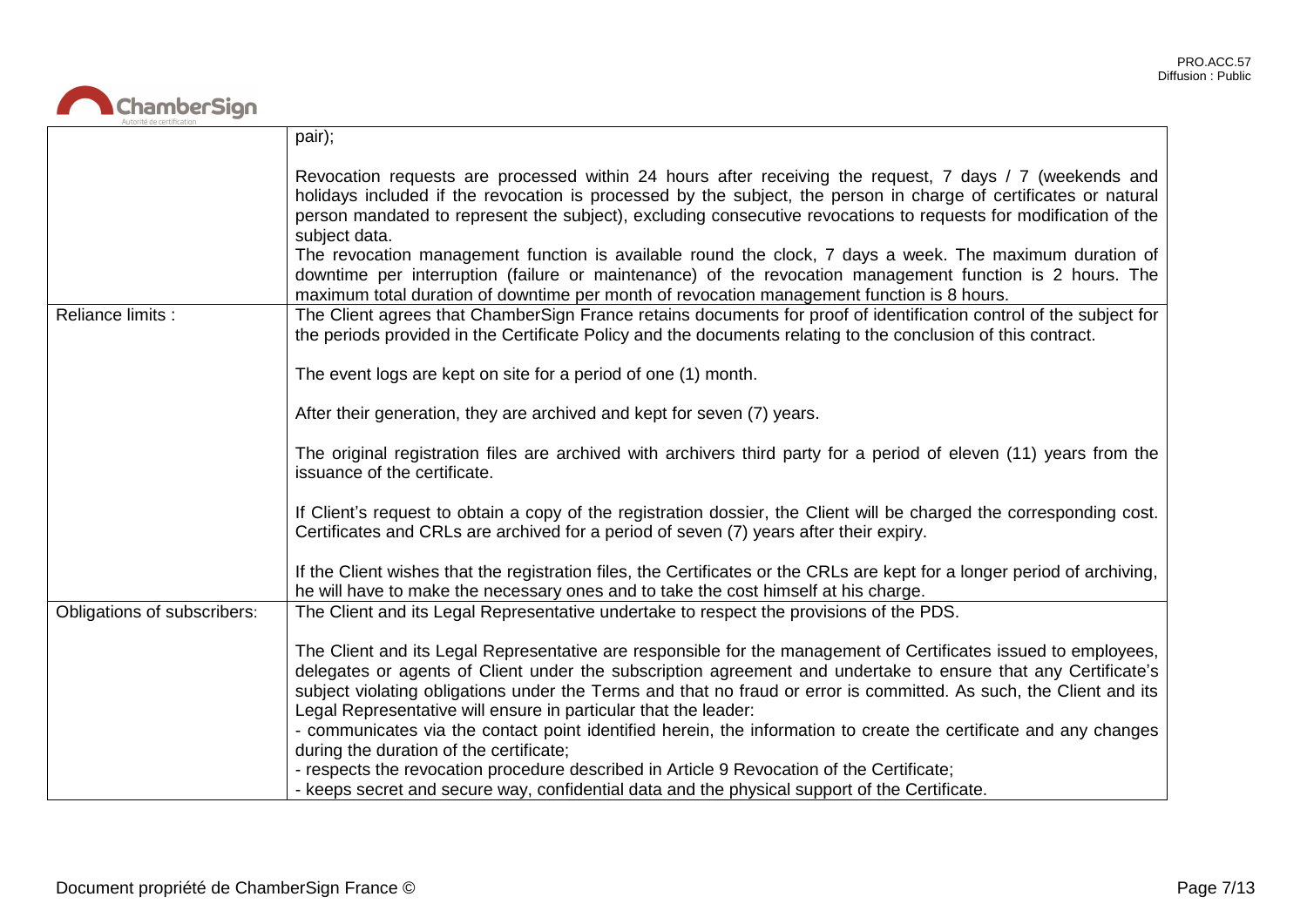┑



|                                                                  | The Client and its Legal Representative undertake to provide all relevant information, accurate and updated for<br>the creation and management of certificates.                                                                                                                                                                                                                                                                                                                                                                                                                                                                                                                                 |
|------------------------------------------------------------------|-------------------------------------------------------------------------------------------------------------------------------------------------------------------------------------------------------------------------------------------------------------------------------------------------------------------------------------------------------------------------------------------------------------------------------------------------------------------------------------------------------------------------------------------------------------------------------------------------------------------------------------------------------------------------------------------------|
|                                                                  | The Client and its Legal Representative undertake to inform the home Registration Authority of any changes to<br>information contained in the certificate by mail with the required supporting documents without delay. The<br>previous certificate will be revoked and a new certificate containing the updated information will be issued.                                                                                                                                                                                                                                                                                                                                                    |
|                                                                  | The Client and its Legal Representative vouch for the accuracy of the information provided and completeness of<br>the supporting documents required for registration of the Certificates.                                                                                                                                                                                                                                                                                                                                                                                                                                                                                                       |
|                                                                  | The Client and its Legal Representative recognize and accept that the information provided thereunder are kept<br>and used by ChamberSign France to manage certificates as provided by law and in particular those relating to the<br>protection of personal data.                                                                                                                                                                                                                                                                                                                                                                                                                              |
|                                                                  | The Client and its Legal Representative acknowledge being informed of the conditions of installation of<br>Certificates ChamberSign France.                                                                                                                                                                                                                                                                                                                                                                                                                                                                                                                                                     |
|                                                                  | In particular, the certificate is the subject of a tutorial available on the website of ChamberSign France.                                                                                                                                                                                                                                                                                                                                                                                                                                                                                                                                                                                     |
|                                                                  | The Client and its Legal Representative choose hardware and software offering security in line with their<br>requirements for the installation and protection of Certificates and physical media.                                                                                                                                                                                                                                                                                                                                                                                                                                                                                               |
| Certificate status checking<br>obligations of relying parties:   | Acceptors certificates must verify the non-revocation of the certificates on which they will base their confidence.<br>This verification is done by checking the CRL available via the website ChamberSign France. The revoked<br>certificates are still present in the CRL even after their original expiration date. The service is available 24 hours /<br>24 and 7 days / 7 via the website ChamberSign France. The maximum duration of downtime per interruption<br>(failure or maintenance) of the information based on the status of certificates is 4 hours. The maximum total<br>duration of downtime per month of the information function of the status of certificates is 16 hours. |
| Limited warranty and<br>disclaimer / Limitation of<br>liability: | ChamberSign France is responsible for the compliance of its Certificate Policy, the requirements issued by the<br>model of CPS.                                                                                                                                                                                                                                                                                                                                                                                                                                                                                                                                                                 |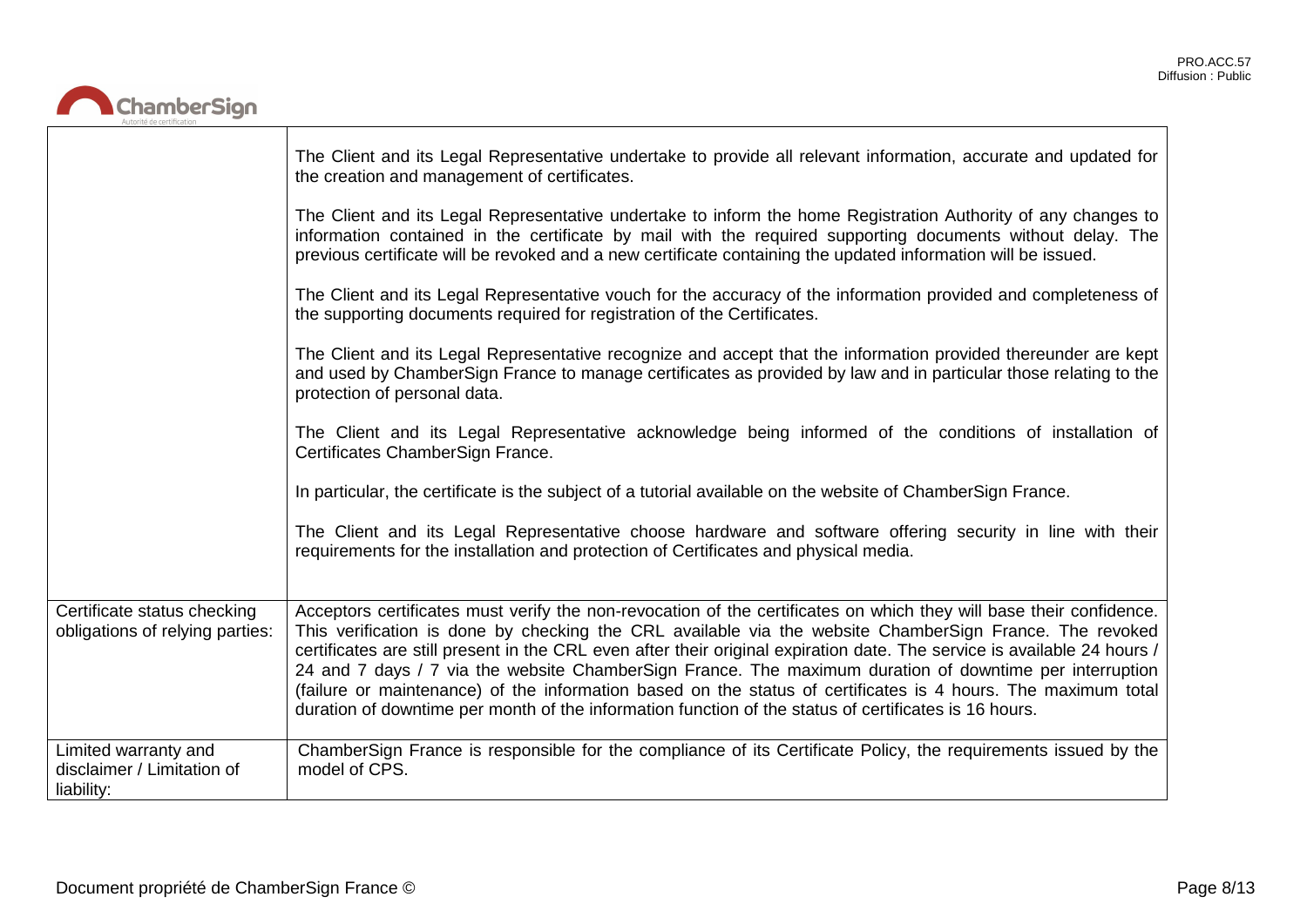

| ChamberSign France assumes any harmful consequences resulting from non-compliance with its Certificate<br>Policy by itself or one of its components.                                                                                                                                                                                                                                                           |
|----------------------------------------------------------------------------------------------------------------------------------------------------------------------------------------------------------------------------------------------------------------------------------------------------------------------------------------------------------------------------------------------------------------|
| ChamberSign France acknowledges liability in case of proven misconduct or negligence of itself or one of its<br>components, whatever their nature and severity, which would result in reading, alteration or misuse of personal<br>data subjects for fraudulent purposes, these data are contained in transit or in the Certificates management<br>applications.                                               |
| ChamberSign France is responsible for maintaining the security level of the technical infrastructure on which it<br>relies to provide its services.                                                                                                                                                                                                                                                            |
| ChamberSign France can not be held liable for damage caused by use of the Certificate beyond the limits of the<br>authorized use.                                                                                                                                                                                                                                                                              |
| Responsibility of ChamberSign France can not be held liable for inaccurate information due to false declarations,<br>false documents or no information of changes in the situation of the Subject, the Legal Representative, or natural<br>person mandated to represent the subject when creating or valid certificate, which the false declaration, false<br>documents or the omission is intentional or not. |
| ChamberSign France assumes no obligation or responsibility for the consequences of delays in transmission,<br>alteration, errors or loss of any email, letter or document, signed or otherwise authenticated.                                                                                                                                                                                                  |
| ChamberSign France does not in any way be held responsible for the contents of files or transactions signed or<br>authenticated using the certificate, the Client and the subject is only vis-a-vis third parties responsible for the<br>content of these shipments.                                                                                                                                           |
| ChamberSign France will in no case liable for indirect damage such as, for example, any financial or commercial<br>loss, loss of income or operating, finding their origin or resulting subscription or inherent in the use of certificates<br>issued by ChamberSign France.                                                                                                                                   |
| ChamberSign France assumes no obligation or liability for the use by the Holder of a Certificate not in<br>accordance with the PDS, especially regarding the validity of control procedures certificate during a transaction.                                                                                                                                                                                  |
| Otherwise, ChamberSign France can not be responsible for phenomena related to normal wear of computer                                                                                                                                                                                                                                                                                                          |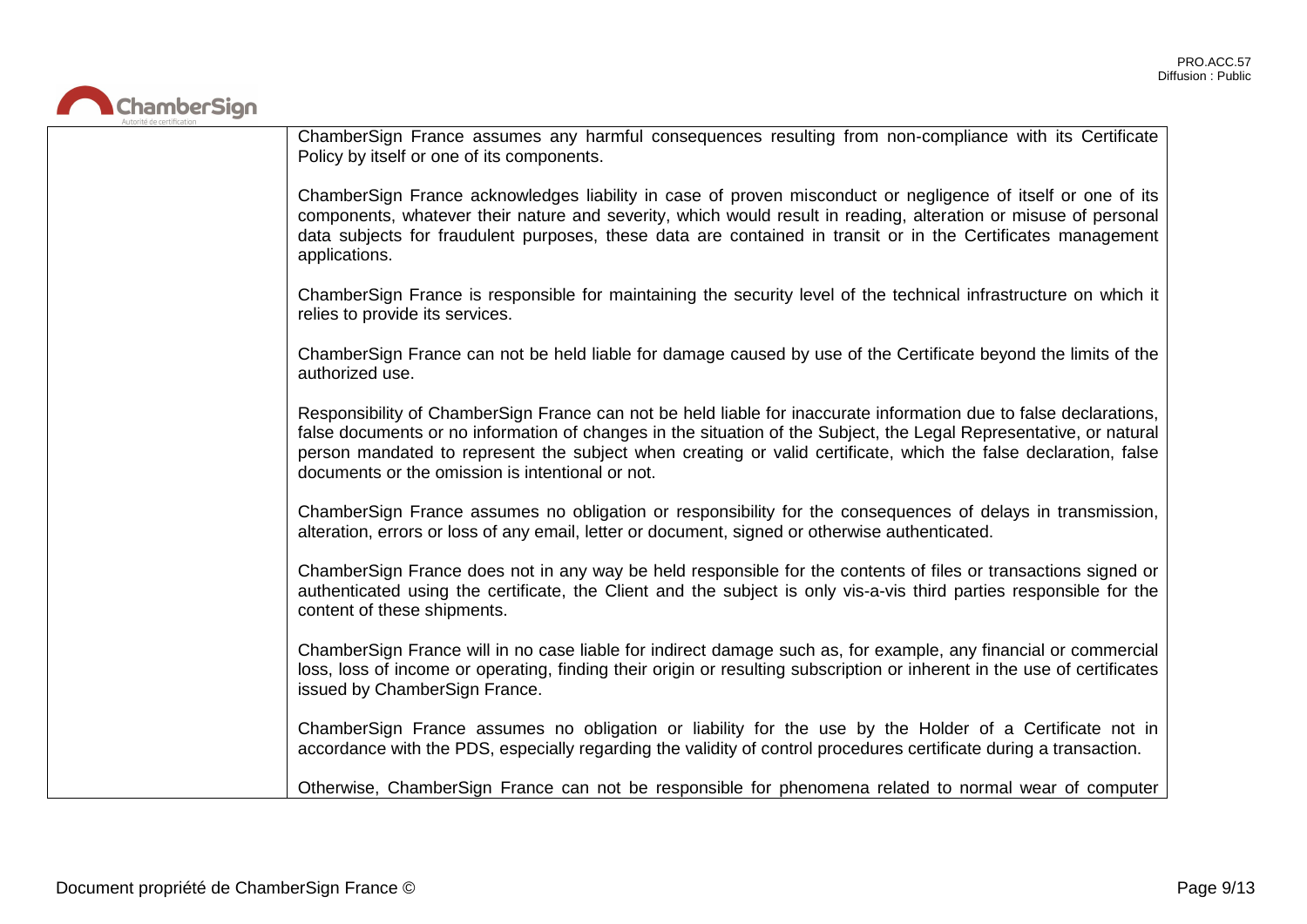

|                                                       | media, including the deterioration of the information given on the said media due to the influence of magnetic<br>fields.                                                                                                                          |
|-------------------------------------------------------|----------------------------------------------------------------------------------------------------------------------------------------------------------------------------------------------------------------------------------------------------|
|                                                       | ChamberSign France can not be held liable for such damage related to a disruption or malfunction of services<br>and applications for Certificates User.                                                                                            |
|                                                       | If the Legal Representative has acquired one or more physical media, ChamberSign France is responsible only<br>for their physical deliverance.                                                                                                     |
|                                                       | Due to the constant evolution of technology and levels of security attached to the standards in force in case of<br>malfunction of the physical media or its associated driver software, the Client must request revocation of the<br>Certificate. |
|                                                       | ChamberSign France can not be responsible for the use of subject Private Key, who has personal responsibility.<br>Any damage related to the Compromise of the Private Key is the Client.                                                           |
|                                                       | ChamberSign France can not be held liable due to illicit use of the Certificate once the Client, the Legal<br>Representative, the Certification Agent or the subject has not made a revocation request in accordance with the<br>Terms.            |
| Applicable agreements, SPC,<br>PO Box:                | The applicable certification policy is published at the following address:<br>https://pc.chambersign.fr/ca3/ChamberSign_France_CA3_RGS.pdf                                                                                                         |
| Privacy policy:                                       | See Appendix 1                                                                                                                                                                                                                                     |
| Refund policy:                                        | ChamberSign France has subscribed for all of the physical, material and immaterial arising from its business<br>insurance covering the consequences of professional liability.                                                                     |
|                                                       | Under the insurance contract by ChamberSign France, and the limits and conditions of this contract, the subject<br>will benefit from the replacement of lost or stolen certificate.                                                                |
| Applicable law, complaints and<br>dispute resolution: | In case of difficulty of any kind and before any legal proceedings, the parties undertake to implement a<br>conciliation procedure.                                                                                                                |
|                                                       | The parties agree to meet at the initiative of either party within eight days from receipt of the letter requesting<br>conciliation meeting.                                                                                                       |
|                                                       | The agenda is set by the party that takes the initiative of reconciliation. The decisions, if adopted by mutual                                                                                                                                    |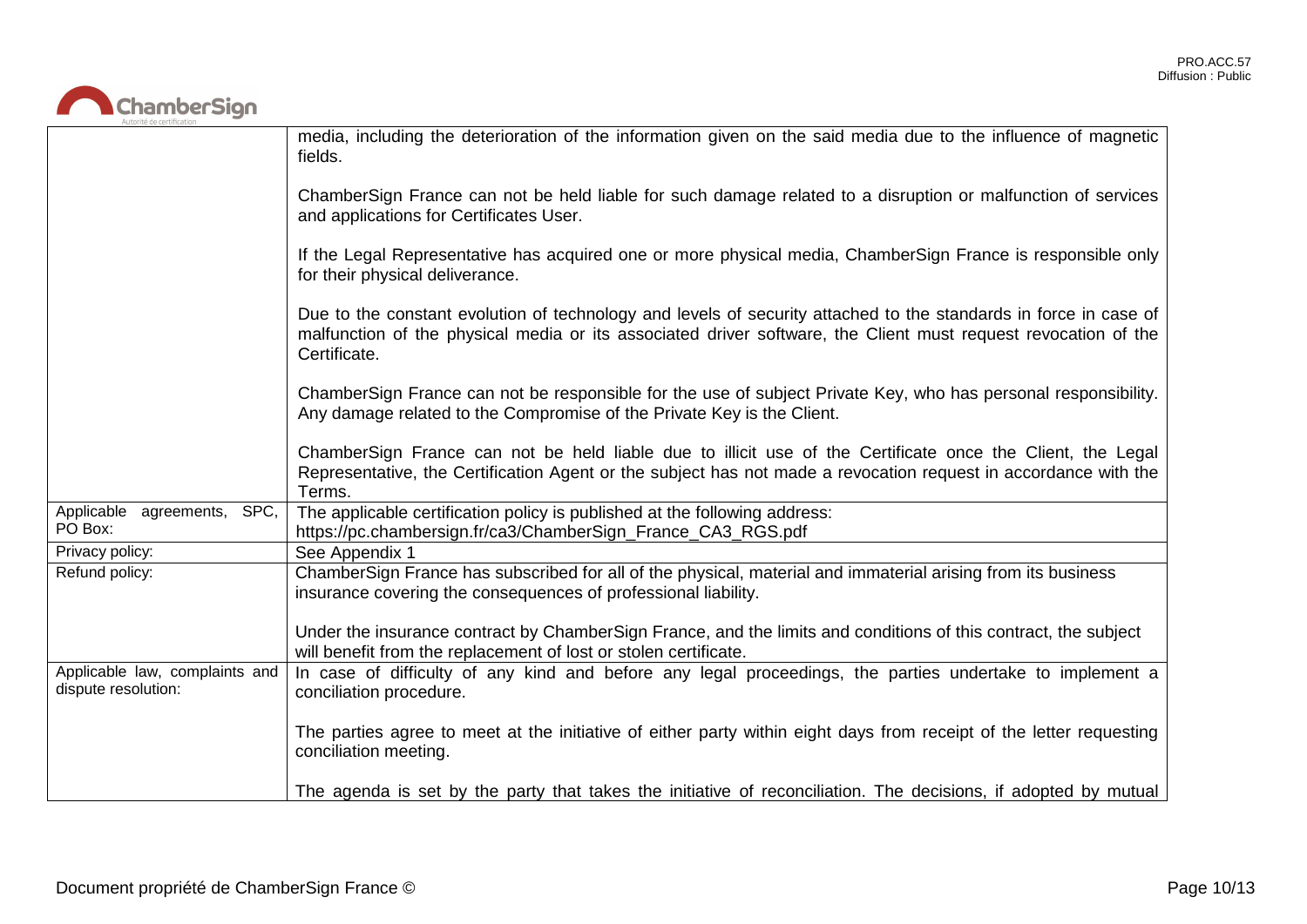

| Autorité de certification    |                                                                                                                                                                                           |
|------------------------------|-------------------------------------------------------------------------------------------------------------------------------------------------------------------------------------------|
|                              | agreement, guaranteed.                                                                                                                                                                    |
|                              | This clause is legally independent of this Agreement. It continues to apply despite the possible invalidity,<br>resolution, termination or extinction of these contractual relationships. |
|                              | Otherwise, jurisdiction is assigned to the French courts.                                                                                                                                 |
|                              | These Terms are governed by French law.                                                                                                                                                   |
|                              | This is so for the substantive rules and the rules of form and this, notwithstanding the places of performance of<br>the substantive or accessory obligations.                            |
| TSP and repository licenses, | Certificates issued are qualified at the RGS. The root certificate of the PKI be downloaded from the website                                                                              |
| trust marks and audit:       | ChamberSign.                                                                                                                                                                              |
|                              | The user can check the fingerprint of the root certificate on the https://www.keymanagement.chambersign.fr                                                                                |
|                              | secure site or by contacting ChamberSign France by phone.                                                                                                                                 |
|                              | CRL<br>http://crl.chambersign.fr/ca3/ChamberSign_France_CA3_RGS.crl<br>publishing<br>points<br>are:                                                                                       |
|                              | http://crl.chambersign.tm.fr/ca3/ChamberSign_France_CA3_RGS.crl                                                                                                                           |
|                              | CA<br>certificate<br>downloaded<br>following<br>address:<br>The<br>the<br>be<br>can                                                                                                       |
|                              | https://pc.chambersign.fr/ca3/ChamberSign_France_CA3_RGS.cer                                                                                                                              |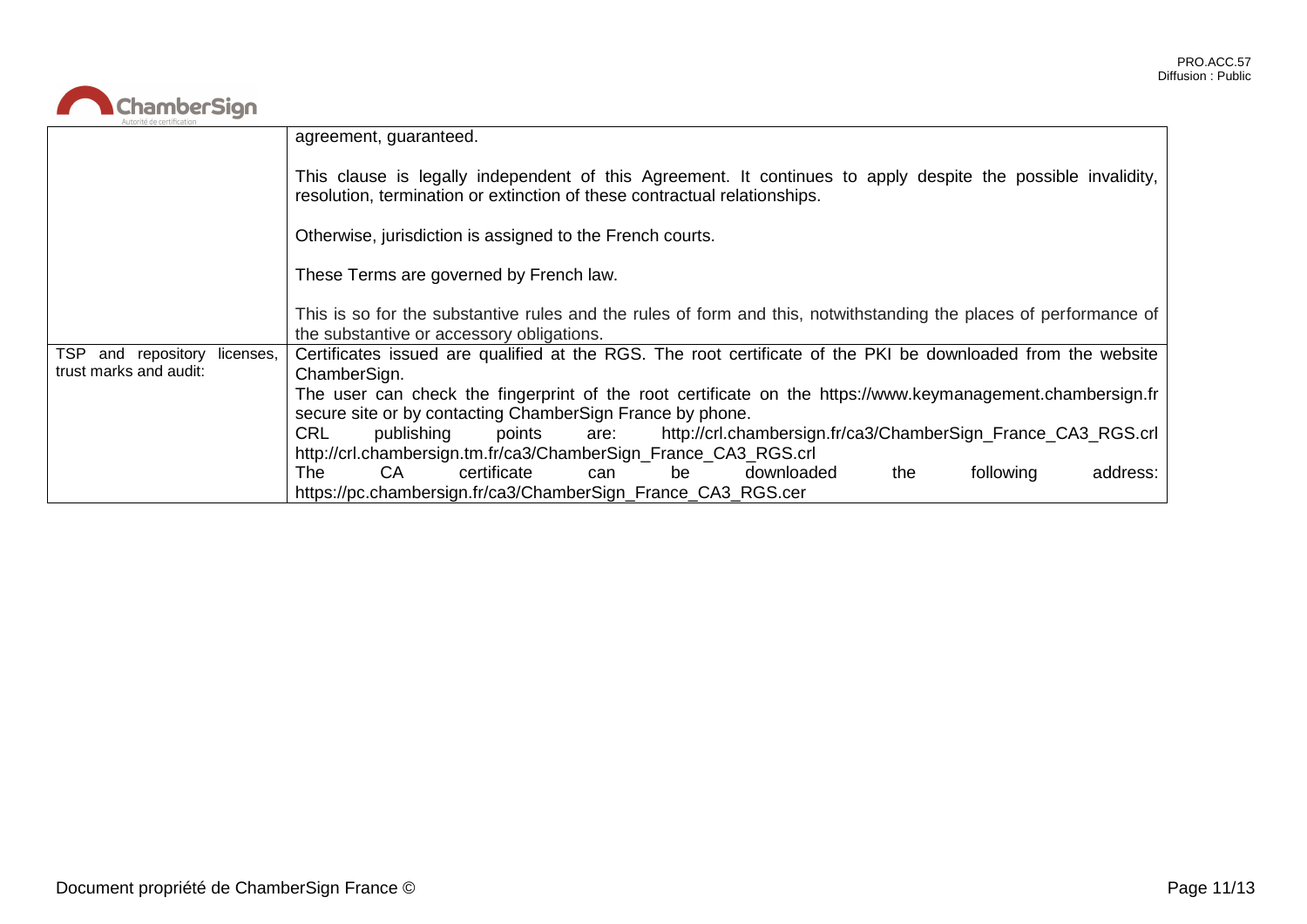

## *1.1.APPENDIX 1. PROTECTION OF PERSONAL DATA*

# **1. PERSONAL DATA**

### *1.2.1.1 PROCESSING OF PERSONAL DATA*

1. Personal data collected by ChamberSign France for the purpose of the issuing and preservation of the certificates will only be processed for the purposes for which they were collected.

2. ChamberSign France declares and warrants that the personal data collected in the context of the present conditions as well as the treatments for which it is responsible or, as the case may be, as a subcontractor, are processed in accordance with the provisions of Law no. 78-17 of 6 January 1978 relating to data, the files and freedoms (amended by the law N ° 2018-493 of June 20, 2018 relating to data, files and freedoms and various provisions concerning the protection of personal data) and Regulation (EU) 2016/679 of the European Parliament and of the Council of 27 April 2016 on the protection of personal data natural persons with regard to the processing of personal data and the free movement of such data and repealing Directive 95/46 / EC.

3. The Customer, the Legal Representative, the Agent of Certification and the Subject are informed that in accordance with the regulation in force, ChamberSign France, as a data processor, or according to the case, the subcontractor, implements a processing of personal data concerning them with the following conditions:

- the provision of certification services by ChamberSign France;

- the management of the access and the operation of the certification services provided by ChamberSign France;

- identification of the Subject;

- authentication of the Subject;

- the issuance, preservation, renewal and revocation of the Certificates and the keys pairs;

- compilation of statistics and the measurement of quality and the satisfaction of the certification services provided by ChamberSign France.

4. The collected data are mandatory. Otherwise, ChamberSign France will be able to provide the certification services.

5. ChamberSign France ensures the confidentiality and the security of data collected within the framework of the present ones. Nevertheless, the data contained in the Certificate are by nature public.

6. The data processed by ChamberSign France are not transferred outside the European Union.

7. The collected data are only intended for the authorized services of ChamberSign France. These data could be transmitted to the technical operator of ChamberSign France, which respects the same policy of confidentiality as ChamberSign France. The data are hereby preserved for the duration of the article 22.

8. The Legal Representative, the Certification Agent and the Subject are informed by these general conditions of use that they have a right of access, rectification, deletion, limitation of